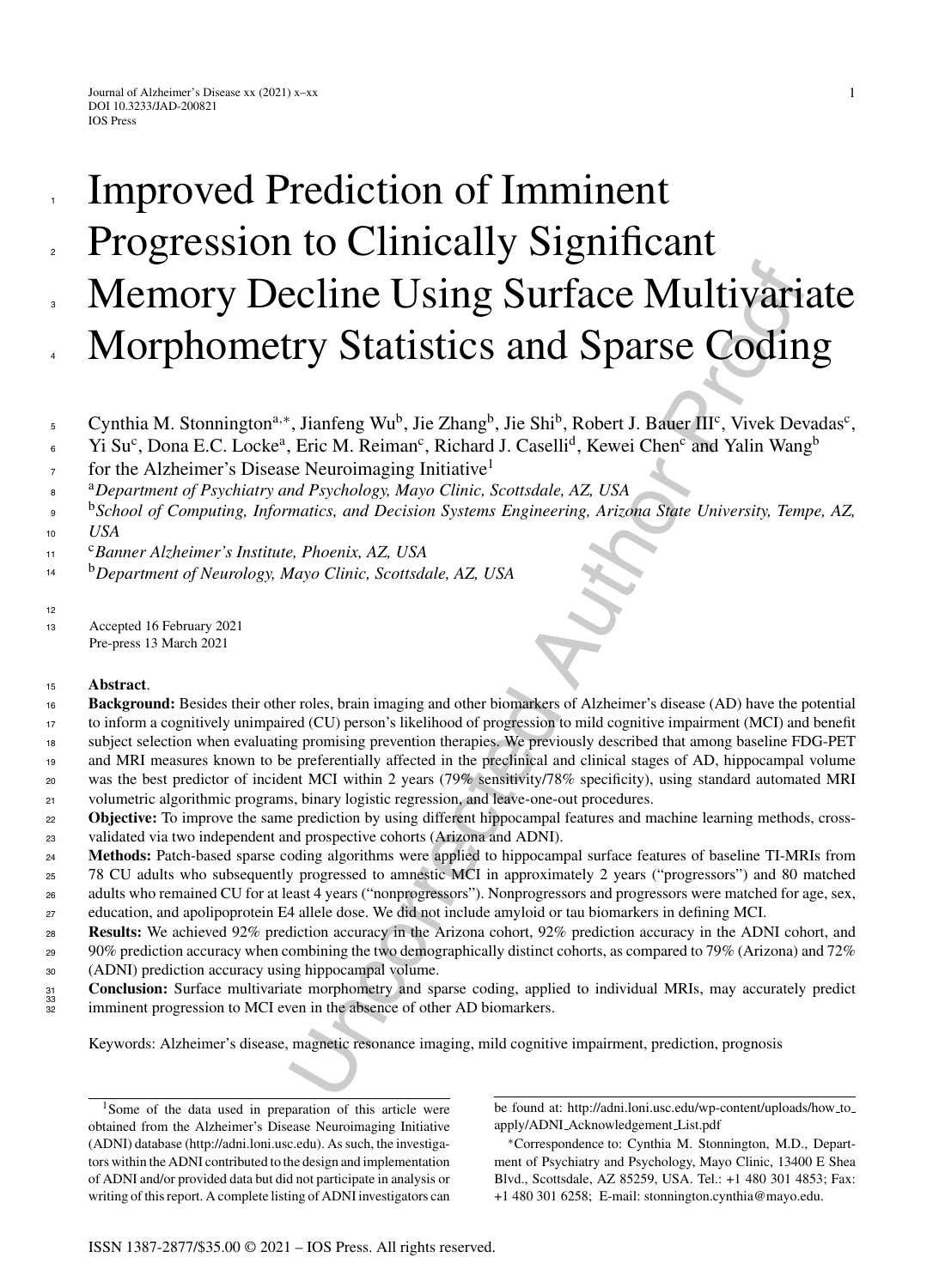#### <sup>34</sup> **INTRODUCTION**

<sup>35</sup> Even though simple blood tests [1–3] promise to become a useful and less expensive tool for assess- $\frac{1}{37}$  ing a person's diagnosis and prognosis in the early <sub>38</sub> clinical and preclinical stages, structural magnetic resonance imaging (MRI) remains the most com-<sup>40</sup> mon biomarker assessment tool in current clinical <sub>41</sub> practice. Typically, volumetric methods have uti- $\mu$ <sub>42</sub> lized mass-univariate or region of interest methods <sub>43</sub> to detect cortical thickness, grey matter volume, and surface areas. Accordingly, we recently reported  $f_{45}$  findings from a prospective cohort of cognitively unimpaired individuals to estimate *a priori* MRI <sup>46</sup> regions of interests (preferentially affected in the  $_{48}$  preclinical and clinical stages of Alzheimer's disease (AD)) for differences between those individuals  $\epsilon$ <sub>50</sub> who subsequently progressed to clinically signifi- $_{51}$  cant memory decline in approximately 2 years and  $\frac{1}{52}$  those who did not. Additionally, the same study also used Statistical Parametric Mapping (SPM) (http:// www.fil.ion.ucl.ac.uk/spm/) to examine the  $^{18}$ F-flu- $\epsilon$ <sub>55</sub> orodeoxyglucose (FDG) positron emission tomography (PET) measured cerebral metabolic rate for  $_{57}$  glucose (CMRgl) differences between progressors  $\epsilon_{\rm ss}$  and nonprogressors. Based on receiver operat- $\epsilon_{59}$  ing characteristic, binary logistic regression, and  $\epsilon$ <sup>60</sup> leave-one-out procedures, hippocampal volume best  $_{61}$  predicted an individual's imminent progression to the  $_{62}$  clinically significant memory decline, with 79% sensitivity/78% specificity among the *APOE*-matched <sup>64</sup> cohort [4].

Multivariate methods appear to improve detection <sub>66</sub> of subtle changes in MRI-based morphological fea- $\epsilon$ <sub>67</sub> tures of structures relevant to preclinical detection  $_{68}$  of AD [5–7]. Machine learning methods promise  $_{69}$  to improve the accuracy of prediction for individ- $_{70}$  ual patients, particularly when applied to MRI based  $_{71}$  multiple features as with multivariate morphome- $_{72}$  try statistics (MMS), in the preclinical stages of  $_{73}$  AD [8–10]. In this study, we aimed to improve  $_{74}$  prediction from prior studies by employing the <sub>75</sub> hippocampal surface MMS features, which have  $_{76}$  been shown to outperform the hippocampal vol- $\pi$  ume measure [6, 11], and the patch based sparse  $_{78}$  coding algorithm to predict clinically significant  $\frac{1}{28}$  memory impairment within two years, even in  $_{80}$  the absence of other amyloid, tau, PET, cere- $_{81}$  brospinal fluid (CSF), or emerging blood-based biomarkers.

# **METHODS** 82

# *Participants* 83

# *Arizona cohort* 84

emains [th](http://www.fil.ion.ucl.ac.uk/spm/)e most com-<br>
as the most continuum at  $2x$ -year ioninum at  $2x$ -year ioninum at  $2x$ -year ioninum at  $2x$ -year ioninum at  $4PDE$  contors sugging the methods have uti-<br>
five methods have uti-<br>
five methods have uti These study participants were a sub-cohort of  $\qquad$  $280$  drawn from our 23-year longitudinal Arizona  $86$ *APOE* cohort study [12, 13]. As previously described  $\frac{87}{2}$ [4], 18 "progressor" participants developed clinically ss significant memory impairment  $(16 \text{ diagnosed with} \cdot \text{se}$ amnestic MCI (aMCI),  $1$  with both amnestic and  $90$ visuospatial MCI, and 1 with AD) and had both  $_{91}$ MRI and FDG PET data while still cognitively unim-<br>92 paired at the epoch approximately 2 years prior to 93 progression to aMCI/AD, and 20 "nonprogressor" 94 participants who remained cognitively unimpaired 95 at least 4 years after their last visits, all based on 96 clinical, informant, neuropsychological data, and a 97 Mini-Mental State Examination (MMSE) score > 26. The progressors and nonprogressors were matched 99 for sex, age, education, and *APOE* allele dose. Participants with one abnormal score could be deemed 101 clinically unimpaired if all other scores within the 102 same cognitive domain were solidly normal and there 103 were no functional impairments. The aMCI diagnosis was determined based on published criteria [14, 105 15] using clinical, functional, and neuropsychologi- <sup>106</sup> cal data that included a wide battery of tests with  $> 1$  107 test per domain. Though we subsequently introduced 108 amyloid PET and tau PET to this overall study, we did 109 not have these data for this specific sub-cohort available at baseline and therefore did not have amyloid 111 or tau biomarkers to confirm AD pathology.

#### *ADNI cohort* 113

The Principal Investigator of this initiative is 114 Michael W. Weiner, MD, VA Medical Center and 115 University of California – San Francisco. For upto-date information, see [http://www.adni-info.org.](http://www.adni-info.org) 117 Study participants were drawn from ADNI data bases 118 utilizing the same criteria to categorize and match 119 progressors and nonprogressors described above for 120 the Arizona cohort. From ADNI-1, ADNI-2, ADNI-Go, and ADNI-3 we found 60 participants who  $122$ developed clinically significant memory impairment, 123 i.e., aMCI, in approximately 2 years and 60 age, sex,  $124$ education and *APOE*-matched nonprogressors who 125 remained cognitively unimpaired for at least 4 years. 126 "Baseline" scans were the MRI scans from progressors at 2 years prior to clinically significant decline  $128$ and the corresponding matched nonprogressors' MRI 129 scans. 130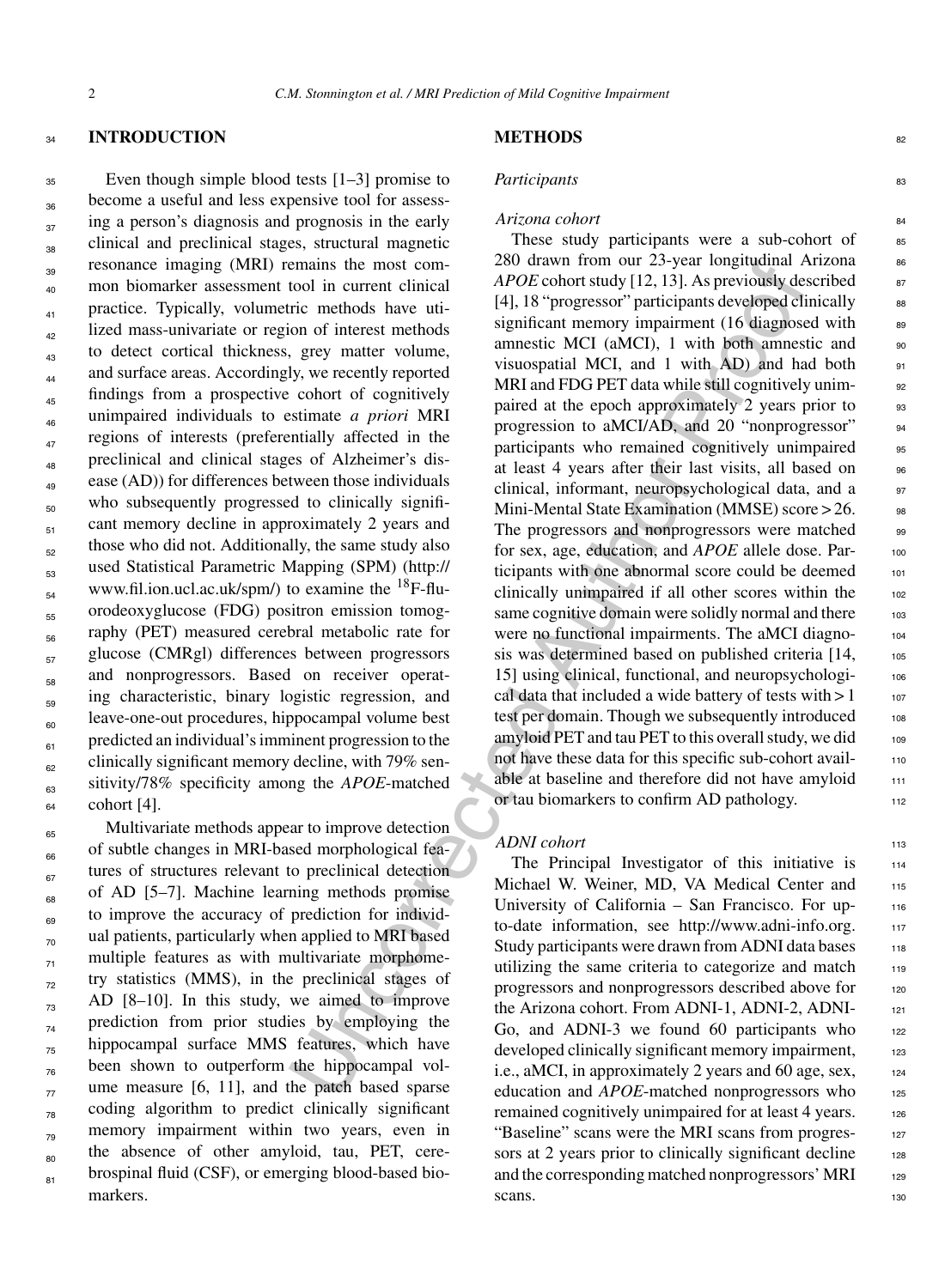The parent study for the Arizona cohort was 132 approved by the Mayo Clinic and Banner Health (originally Banner Good Samaritan) Institutional Review Boards, and after complete description of the study to the subjects, written informed consent was obtained.

# <sup>137</sup> *Hippocampus segmentation and surface* <sup>138</sup> *reconstruction*

 All the T1-weighted MR images were automat- ically segmented by using FIRST [16], which is a model based subcortical structure registration and segmentation tool that we have used in our pre- vious hippocampal morphometry research [6, 10, 11]. In comparison to FreeSurfer, FIRST is capa- ble of generating topologically sound segmentation results with classification of relatively large, scaled databases. FIRST is one part of FSL library devel- oped mainly by Analysis Group, FMRIB, Oxford, UK. With default parameters, we ran the *run first all* command and extracted the segmentation of left and right hippocampi. Then all the extracted images were binarized with a simple thresholding process. With the binary images, hippocampal surfaces were con- structed with a topology-preserving level set method [18] and triangular surface meshes were further acquired based on marching cubes algorithm [19]. We then refined the meshes [6] to get the smooth surfaces which are suitable for generating conformal grids. Finally, all these smoothed meshes were aligned into the MNI standard space with a 9-DOF (degree of freedom) global affine transformation (Fig. 1).

### <sup>162</sup> *Surface conformal representation*

 On each hippocampal surface, we generated a conformal grid as a canonical space for surface regis- tration and multivariate statistical analysis [6]. Firstly, two cuts were introduced on the hippocampal surface (Fig. 2) and thus the surface could be converted into a tube-like genus zero surface. The two cuts locate at the front and back of the hippocampal surfaces, rep- resenting anterior junction with the amygdala, and its posterior limit as it turns into the white matter of the fornix. Thus, they are biologically valid and can be used as consistent landmarks across subjects. 174 With the tube-like surface, the landmark curves can <sub>175</sub> be automatically determined by locating the extreme points and searching along the first principle direc-177 tion of geometric moments of the surface [7, 20, 21]. Finally, we calculated the holomorphic 1-form basis

of each tube-like surface and conformally mapped the 179 hippocampal surface to a planar surface.

Many of the geometric features of the surface could 181 be contained in the conformal parameterization. In 182 this paper, we calculated the local conformal factor  $183$ and mean curvature, which represents the intrinsic 184 and extrinsic features of the surface respectively. The 185 conformal factor is the area ratio of the infinitesimal 186 region around the same point on the original hippocampal surface and the conformal planar surface. 188 Mean curvature is an extrinsic measure of curvature 189 which comes from differential geometry and can represent the flatness of the surface around a vertex. Both <sup>191</sup> the conformal factor and mean curvature are local features defined on each vertex. The conformal factor 193 and mean curvature are called the *surface conformal* <sup>194</sup> *representation* because they can encode both intrinsic 195 structure and 3D embedding information.

# *Hippocampal surface registrations* 197

and surface<br>
and starface<br>
and startings cleanters of the surface respective<br>
orofformal factor is the ane point on the origin<br>
region around the same point on the original<br>
images were automorical<br>
posampal surface and t All the hippocampal surfaces need to be regis-<br>198 tered to a common template surface for morphometric 199 analysis. We used the aforementioned features, surface conformal factor and mean curvature, to enforce <sub>201</sub> surface correspondence. So, with the conformal 202 parameterization, we converted the 3D surface to a 203 2D image registration problem. We applied the well- 204 studied image fluid registration algorithm [22, 23] to 205 induce a deformation flow in the parameter domain. 206 To simulate fluid flow on the surfaces, we introduced <sup>207</sup> the Navier-Sokes equation into surface space using 208 a manifold version of the Laplacian and divergence 209 operators [24, 25]. With an inverse consistent frame- <sup>210</sup> work, we could optimize the surface registration by 211 minimizing the sum of squared surface feature inten-<br>212 sity differences between the deforming image and 213 the template. Since both the conformal mapping and  $_{214}$ the inverse consistent framework generate diffeomor-<br>215 phic mappings, the mapping between the surfaces is 216 diffeomorphic. 217

## *Surface multivariate morphometry statistics* <sup>218</sup>

Surface MMS consists of two different features: 219 multivariate tensor-based morphometry (mTBM) 220 [26] and radial distance analysis [27, 28]. The mTBM  $_{221}$ can measure the deformation within the surface while 222 the radial distance can measure hippocampal size 223 according to the surface normal direction.

The mTBM statistics measure local surface defor-<br>225 mation and have demonstrated improved signal 226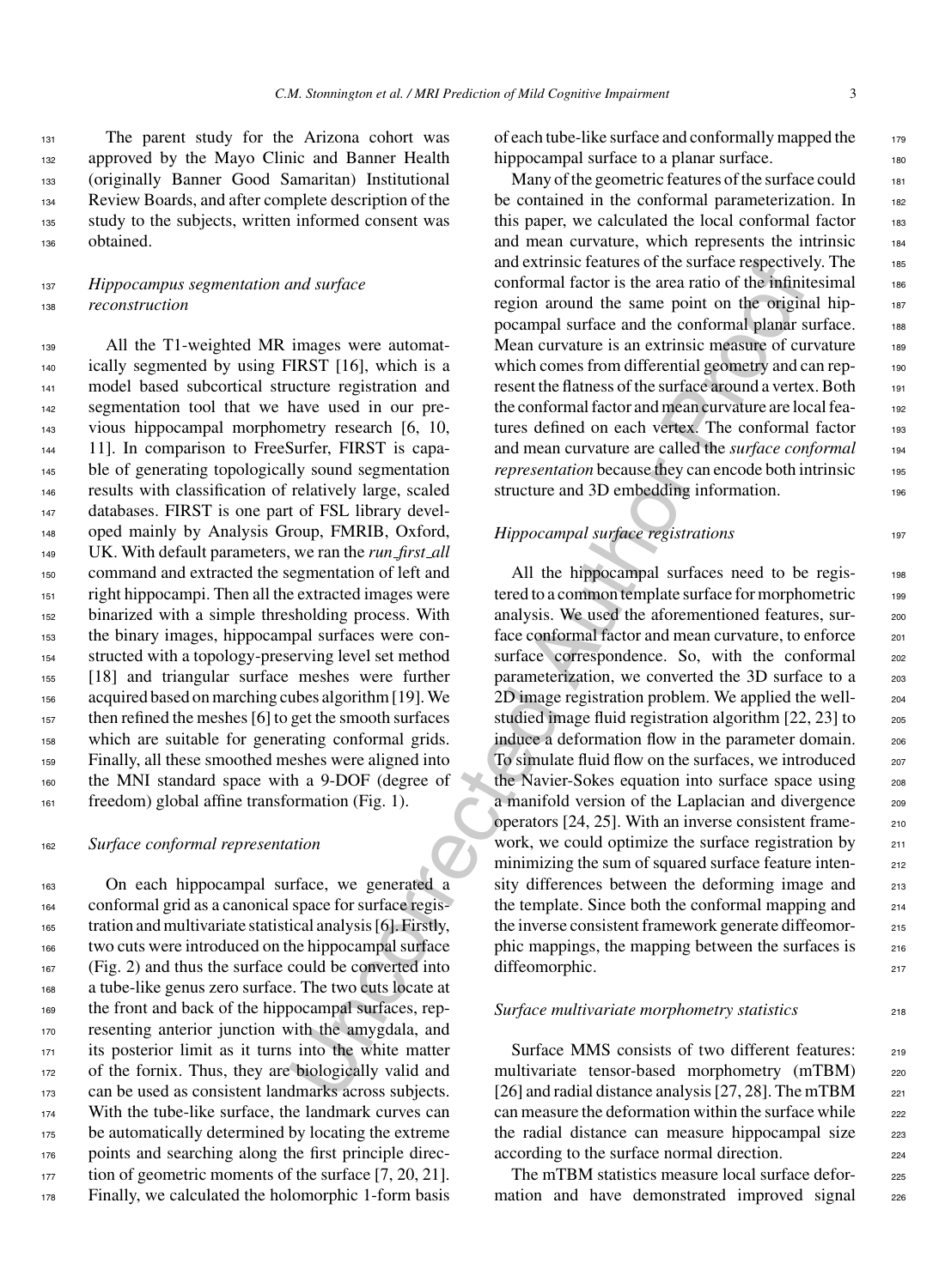

Fig. 1. Hippocampus segment The blue and green parts in these images represent the left and right hippocampus that FIRST segments of the image. The bottom right picture shows the shape of the hippocampal surface, which fits the segmented image well.

<sup>227</sup> detection power relative to more standard tensor-<sup>228</sup> based morphometry (TBM) measure computed as the <sup>229</sup> determinant of Jacobian matrix [29].

 Since the hippocampal surface is cut like a tube, the distance from each surface point to its medi- cal core is affected by its atrophy and enlargement. We named the distance as the radial distance of a hippocampus surface, which represents the morpho- metric changes along the surface normal direction. Thus, radial distance and mTBM are complementary to each other; finally, we formed the new multivari-238 ate surface morphometry statistic as a  $4 \times 1$  vector, 239 of which the mTMB was computed as a  $3 \times 1$  vector consisting of the "Log-Euclidean metric" [30] and <sup>240</sup> the radial distance is just a scalar.

# *Patch analysis-based surface* 242 *correntropy-induced- sparse-coding (PASCS)* <sup>243</sup>

Recently, sparse representation and sparse coding 244 methodology developed in the machine learning field <sub>245</sub> has been shown to be efficient in learning diverse 246 and discriminative features for optimal representa- <sup>247</sup> tions  $[31, 32]$ . Our prior work adopting sparse coding  $248$ for MRI data analysis in AD showed promising per-<br><sub>249</sub> formance [33–36]. The basic idea of sparse coding is  $250$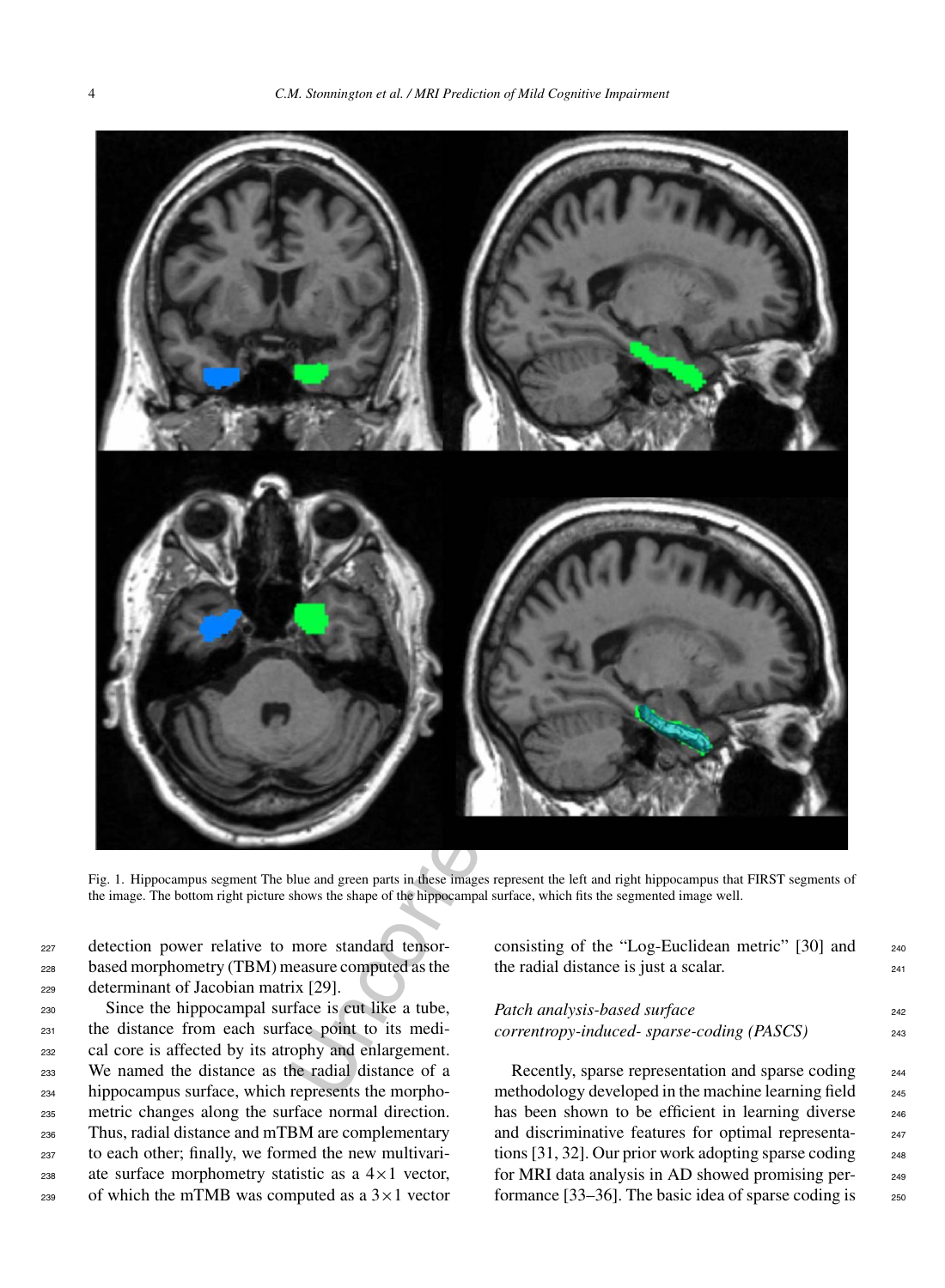

Fig. 2. Hippocampal surface morphometry pipeline (a) The hippocampus is segmented from T1-weighted images and a conformal grid is built on the surface. Here examples are shown for 2 different subjects. (b) Examples of features selected in the image for the two subjects in (a). (c) From left to right: Intensity map on the surface 1 in (a). Forward map f(x) for the conformal grid fluid registration to the image 2. Backward map b(x) from the image 2 to image 1. Intensity map on the surface 2. (d). Surface multivariate morphometry statistics is applied to analyze morphometric changes.

 to generate an over-complete dictionary that allows us to represent the original high-dimensional features with a sparse coefficient matrix (sparse codes) for learning the optimal representation. The advantage of sparse coding is that it can use a small number of basis vectors to represent local features effectively and concisely and help extract the most discrimi- native features for image content analysis. Sparse coding has shown to be efficient for many medi- cal image tasks, including image classification [37], image denoising [38], image segmentation [39], and functional connectivity [40]. In our research, we use the combination of surface patch features as input and construct both dictionary and their sparse codes to reconstruct the input features. Usually, the objec- tive function aims to optimize two terms: the first term measures how well it represents the surface patches, and the second term ensures the sparsity of the representation, with an  $l_1$ -regularized correntropy  $\qquad$  269 loss function. In this work, stochastic coordinate coding  $[42]$  is adopted due to its ability to dramatically  $271$ reduce the computational cost while keeping comparable performance. We further use the learned sparse 273 representation as surface features. 274

#### *Patch selection with sparse coding* 275

After registering each hippocampal surface to a  $276$ uniformed grid, each surface contains 150 ∗ 100 ver- <sup>277</sup> tices and the feature dimension of each hippocampal 278 surface is 60,000, where each vertice has  $1 * 4$  dimensional MMS features. We then randomly generated 280  $10\times10$  square windows on each hippocampal surface and collected 504 surface patches with different 282 amounts of overlapping on each side of the hippocampus. We randomly selected 1008 patches on each <sup>284</sup>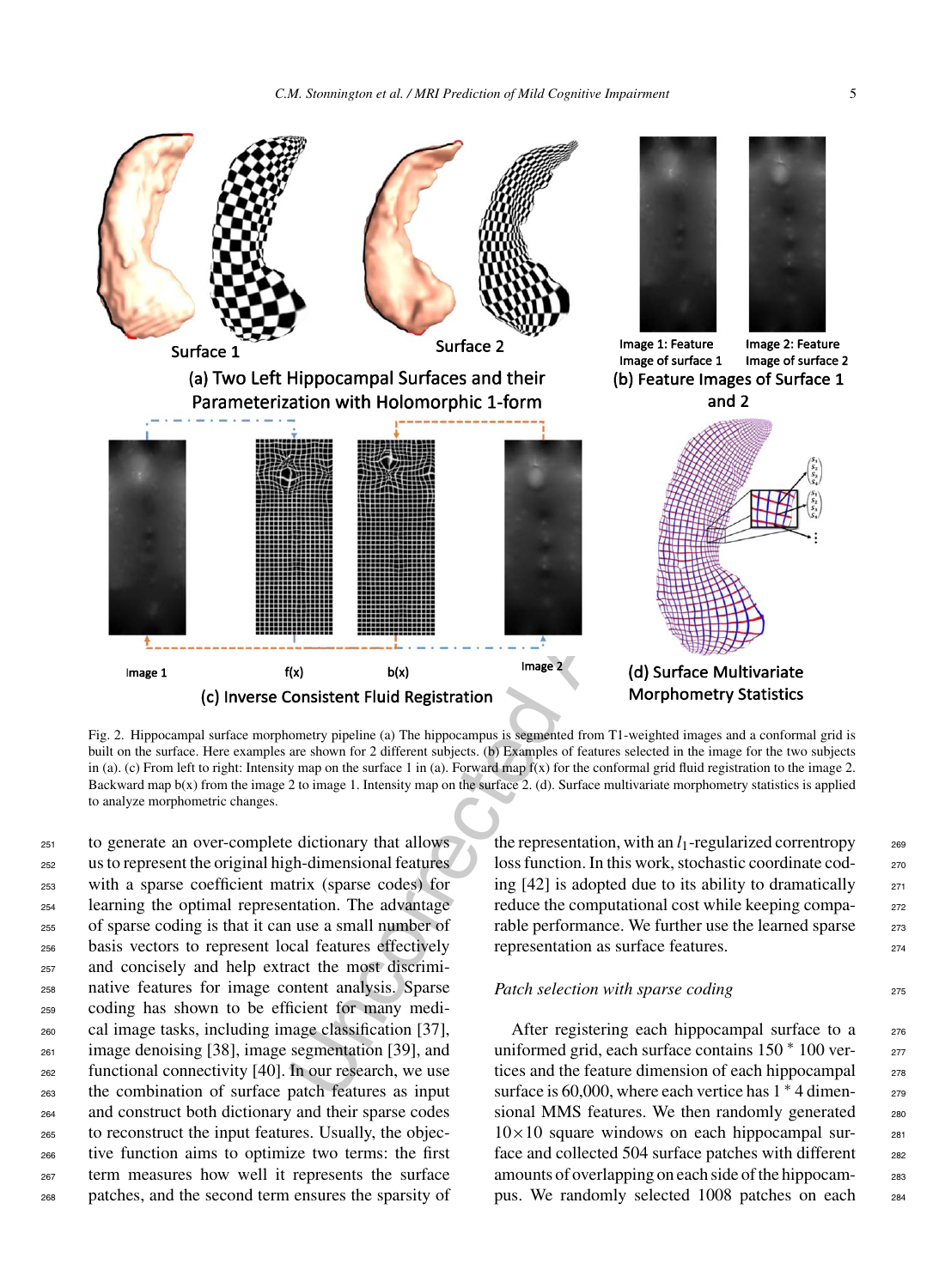

Fig. 3. Patch-based sparse coding system (a) Surface multivariate morphometry statistics. (b) Generate patches and randomly select patches on the surface. (c) Dictionary learning and sparse coding. (d) Sparse patch-based features got from (c). (e) Max-pooling to resize the features in (d). (g) Classification by using random forest classifier with the features after Max-pooling.

 subject's hippocampal surfaces (1008 for both left and right). For different subjects, we used the same random seed to choose the patches. In other words, the distribution for the random-selected patches is the same on the hippocampal surfaces for all the sub- jects. Then we reformed these patches of features to a vector, of which the dimension is  $400 \times 1008$ . The dictionary was initialized by randomly select- ing patches [43], which has proved to be an efficient method in practice, and then we started learning the dictionary and sparse codes by stochastic coordinate coding [42]. The size of the batch is one and the model is trained for ten epochs. After sparse coding, we acquired 1008 samples, each of which has 1800 fea- tures on each subject. Finally, with max-pooling, we chose the maximum values for each feature over 1008 patches and obtained 1800-dimensional features for each subject.

 In this study, we chose random forest algorithm [44]. Random forests are a combination of tree predictors such that each tree depends on the values

of a random vector sampled independently and <sup>306</sup> with the same distribution for all trees in the forest (Fig. 3). This algorithm adapts a learning process 308 called "feature bagging." In this process, we selected  $\qquad$  309 a random subset of the features for several times 310 and then trained a decision tree for each subset. If some features are strong predictors for the response, they will be selected in many decision trees and 313 thus make them correlated. In comparison with <sup>314</sup> decision trees, random forests have the same bias but 315 lower variance, which means it can overcome the 316 drawback of overfitting caused by the small data set. For our sparse surface features, when the training 318 number becomes smaller, diversification becomes 319 more subtle, and the method can better detect these 320 subtle differences. Finally, we employed cross- 321 validation to evaluate the performance of the classifi-<br>322 cation. For the k-fold cross-validation, we randomly shuffled the dataset and split it to k groups. For each group, we take it as the test data set and use the 325 remaining groups to train a model. Then, the model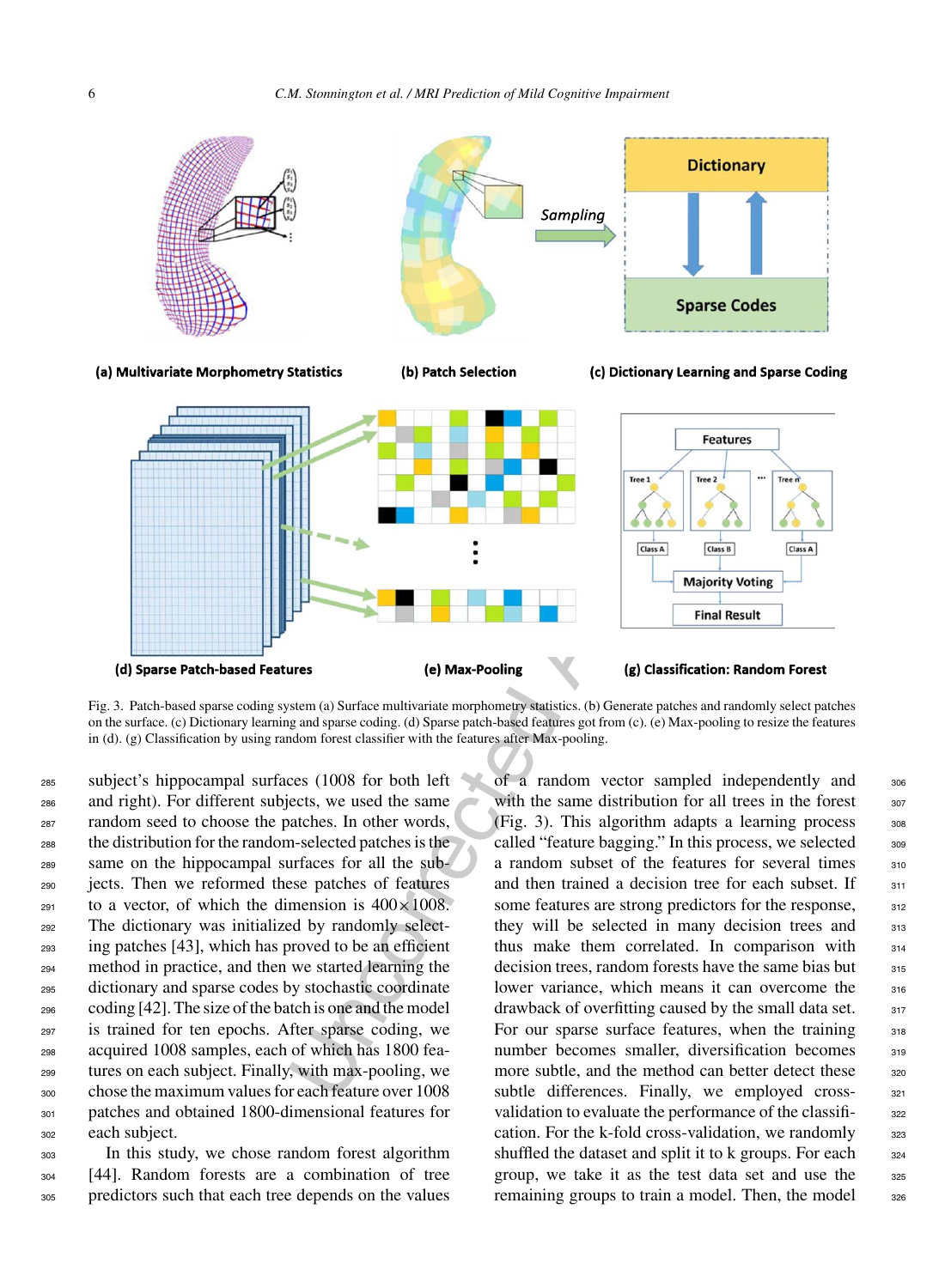Table 1 Characteristics progressors and nonprogressors at the time of baseline scan

|                                 | Progressors             | Nonprogressors          | p    |
|---------------------------------|-------------------------|-------------------------|------|
| Sex (M/F)                       | $7/11$ (AZ)             | $7/13$ (AZ)             | 0.80 |
|                                 | 25/35 (ADNI)            | 25/35 (ADNI)            | 1.00 |
| $\varepsilon$ 4 Genotype<br>(N) | 13:03:02 (AZ)           | 13:04:03 (AZ)           | 0.89 |
|                                 | 2:17:41 (ADNI)          | 1:17:42 (ADNI)          | 0.99 |
| $%$ (HM:HT:<br>NC               | (72:17:11) (AZ)         | (65:20:15) (AZ)         |      |
|                                 | $(0:39:61)$ (ADNI)      | (0:21:79) (ADNI)        |      |
| Age                             | $68.75 \pm 4.65$ (AZ)   | $66.76 \pm 3.29$ (AZ)   | 0.13 |
|                                 | $76.97 \pm 6.89$ (ADNI) | $75.19 \pm 5.62$ (ADNI) | 0.12 |
| Education                       | $16.44 \pm 1.69$ (AZ)   | $15.50 \pm 3.33$ (AZ)   | 0.29 |
|                                 | $15.95 \pm 2.87$ (ADNI) | $16.12 \pm 2.74$ (ADNI) | 0.70 |

Sex and genotype *p*-values were calculated by chi-squared tests, Age and education  $p$ -values were calculated by  $t$ -tests. HM,  $\varepsilon$ 4 homozygote; HT,  $\varepsilon$ 4 heterozygote; NC,  $\varepsilon$ 4 non-carrier; AZ, Arizona cohort; ADNI, Alzheimer's Disease Neuroimaging Initiative cohort.

 is evaluated by the test group. In this way, we can get a predicted class label for all the samples. To indicate the number of correct class labels, we built a contingency table, of which the rows are the true classes and the columns represent assigned classes. And then, we could represent the combination of

ground truth and predicted result as 333

 $C_{11} C_{12}$  $C_{21} C_{22}$ 

 and compute the following performance measures,  $s_{335}$  Sensitivity =  $C_{11}/(C_{11} + C_{12})$ , Specificity =  $C_{22}/$  $(C_{21} + C_{22})$  and Accuracy =  $(C_{11} + C_{22}) / (C_{11} + C_{22})$  $C_{12} + C_{21} + C_{22}$ .

#### <sup>338</sup> *Data availability*

<sup>339</sup> Any data not published within the article is avail-<sup>340</sup> able, and anonymized data will be shared by request 341 from any qualified investigator.

#### <sup>342</sup> **RESULTS**

 Characteristics of the progressors and nonpro- gressors are shown in Table 1. Overall, the ADNI participants were older and had a greater percentage of males and *APOE*4 non-carriers than the Arizona participants.

 Prediction results are shown in Tables 2 and 3. In the Arizona cohort, the prediction result of pro- gression to clinically significant decline using hippo- campal surface MMS features was achieved with 92% accuracy and 89% sensitivity and 95% speci- ficity. The same method with the ADNI cohort achieved 92% accuracy, 88% sensitivity, and 97%

Table 2 Experimental results: Arizona and ADNI cohorts (leave-one-out cross-validation)

| Hippocampal<br>surface | <b>MMS</b>    | MMS left      | MMS right     |
|------------------------|---------------|---------------|---------------|
| Accuracy               | 0.92(AZ)      | $0.74$ (AZ)   | $0.66$ (AZ)   |
|                        | $0.92$ (ADNI) | $0.85$ (ADNI) | $0.84$ (ADNI) |
| Sensitivity            | 0.89(AZ)      | $0.72$ (AZ)   | $0.61$ (AZ)   |
|                        | $0.88$ (ADNI) | $0.84$ (ADNI) | $0.83$ (ADNI) |
| Specificity            | 0.95(AZ)      | $0.75$ (AZ)   | $0.70$ (AZ)   |
|                        | $0.97$ (ADNI) | $0.87$ (ADNI) | $0.85$ (ADNI) |

Multivariate morphometry statistics (MMS) column indicates the classification results with MMS from both left and right hippocampal surfaces while MMS left and MMS right columns are the classification results with MMS from left and right hippocampal surfaces, respectively. AZ, Arizona Cohort; ADNI, Alzheimer's Disease Neuroimaging Initiative Cohort.

|                                                                  | Table 3 |          |           |  |
|------------------------------------------------------------------|---------|----------|-----------|--|
| Experimental results: combined cohorts (5-fold cross-validation) |         |          |           |  |
| Hippocampal surface                                              | MMS     | MMS left | MMS right |  |
| Accuracy                                                         | 0.90    | 0.84     | 0.80      |  |
| Sensitivity                                                      | 0.90    | 0.82     | 0.79      |  |
| Specificity                                                      | 0.90    | 0.85     | 0.81      |  |

Multivariate morphometry statistics (MMS) column indicates the classification results with MMS from both left and right hippocampal surfaces while MMS left and MMS right columns are the classification results with MMS from left and right hippocampal surfaces, respectively.

specificity. Combining the Arizona and ADNI coh-<br>355 orts (78 progressors and 80 nonprogressors) achieved  $356$ 90% prediction accuracy, 90% sensitivity, and 90% 357 specificity. 358

1:17:42 (ADNI) 0.99<br>
(65:201:59) (AZ) 0.99<br>
(68:47) 0.97 (AZ) 0.97 (AZ) 0.97 (AZ) 0.97<br>
(65:21:59) (ADNI) 0.97<br>
(67:21:79) (ADNI) 0.97<br>
(67:21:79) (ADNI) 0.97<br>
(67:21:79) (ADNI) 0.97<br>
(67:21:79) (ADNI) 0.97<br>
(67:21:79) (A A *post-hoc* analysis using random forest classifica-<br>359 tion and leave-one-out cross-validation showed that 360 AVLT long-term memory (LTM) scores predicted 361 progression with only 74% prediction accuracy  $(65\%$  362 sensitivity and  $83\%$  specificity) in the Arizona cohort,  $\frac{363}{2}$ and  $62\%$  prediction accuracy  $(59\%$  sensitivity and  $364$ 65% specificity) in the ADNI cohort despite the  $365$ potential bias of using that same measure (along with  $366$ other criteria) when making the diagnosis of aMCI.  $367$ Furthermore, as a comparison to our new methods  $368$ that utilize surface multivariate morphometry, pre-<br>s69 diction of aMCI using baseline hippocampal volume,  $370$ random forest classification with leave-one-out cross-  $371$ validation in the same data sets yielded only 79% 372 prediction accuracy in the Arizona cohort and  $72\%$  373 in the ADNI cohort (Table 4).  $374$ 

#### **DISCUSSION** <sup>375</sup>

This study extended previous work by show-<br>376 ing that combining hippocampal surface MMS and 377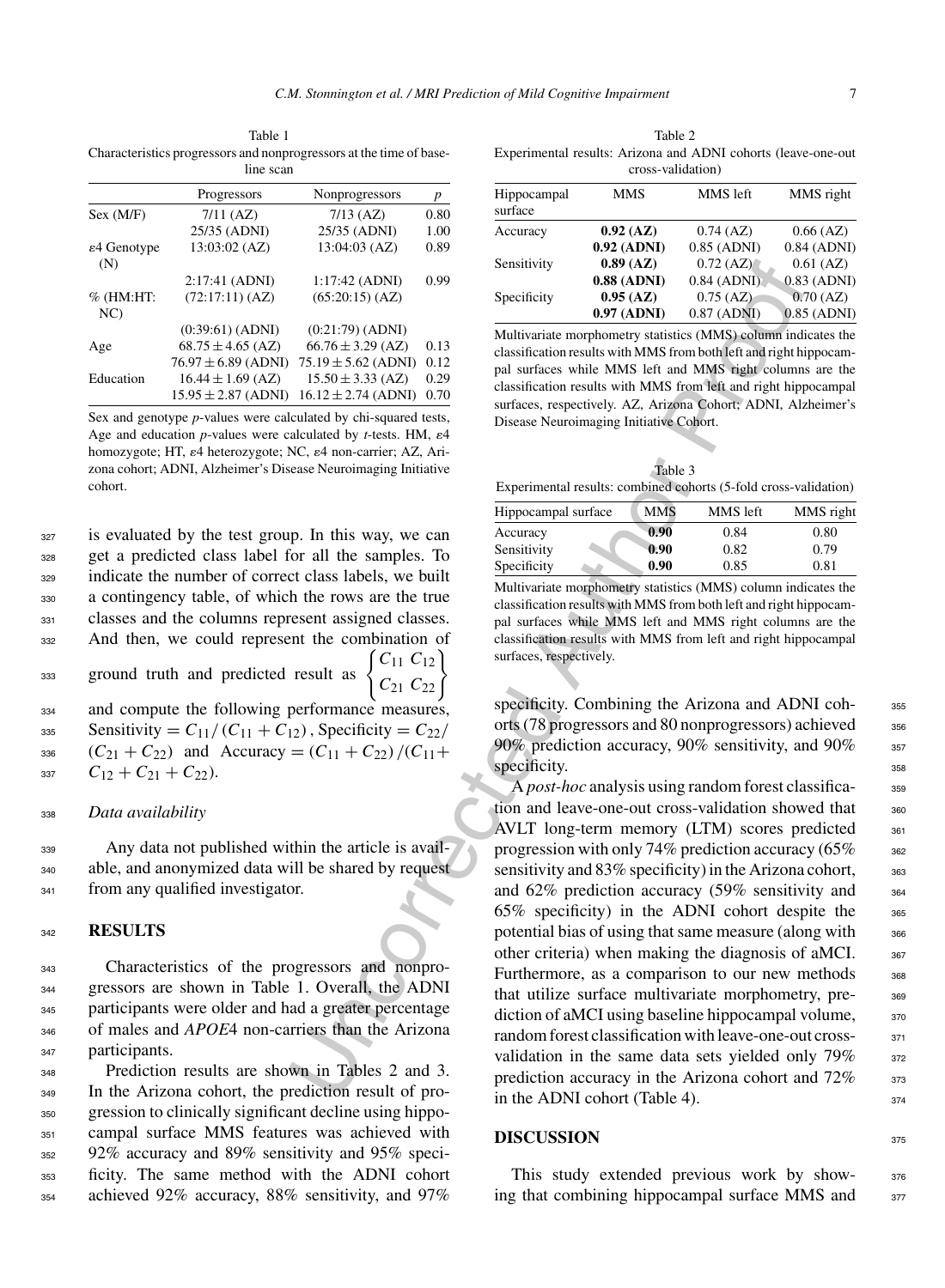Table 4 Hippocampal volume prediction using random forest classifier and leave-one-out cross-validation

| Hippocampal<br>Volume*    | Accuracy      | Sensitivity   | Specificity   |
|---------------------------|---------------|---------------|---------------|
| Left hippocampus          | $0.74$ (AZ)   | $0.65$ (AZ)   | $0.83$ (AZ)   |
|                           | $0.68$ (ADNI) | $0.68$ (ADNI) | $0.68$ (ADNI) |
| Right hippocampus         | $0.74$ (AZ)   | $0.80$ (AZ)   | $0.67$ (AZ)   |
|                           | $0.65$ (ADNI) | $0.60$ (ADNI) | $0.70$ (ADNI) |
| Left+Right<br>hippocampus | 0.79(AZ)      | $0.85$ (AZ)   | $0.72$ (AZ)   |
|                           | $0.72$ (ADNI) | $0.69$ (ADNI) | $0.73$ (ADNI) |

∗The automated brain mapping algorithmic program FreeSurfer (<http://surfer.nmr.mgh.harvard.edu/>) was used to pre-process MRI volumetric data.

 machine learning methods affords improved pre- diction of imminent clinically significant cognitive decline compared to typical automated volumetric MRI methods and standard statistics. Our methods achieved high prediction accuracy in two separate and independent data sets, each balanced for age, sex, and presence or absence of the *APOE4* allele, even in the absence of other brain imaging or fluid biomarkers of AD. Furthermore, we retained accuracy when the two data sets, which differed from each other in age, sex, and percentage *APOE4* carriers, were combined. The predictions using hippocampal surface MMS and machine learning methods were also much better than predictions using either hippocampal volume or base- line cognitive scores, even though the latter are biased due to the circularity of using the same measure when making the diagnosis of aMCI. Although lack- ing amyloid and tau biomarker confirmation of AD pathology in this study, the data set from Arizona is well-defined, with high confidence regarding the like- lihood of AD in those who subsequently developed aMCI. Thus far, the majority of those in the Arizona progressor group later developed definite or probable AD, with the exception of one person who developed dementia with Lewy bodies and one aMCI individual who 2 years later had slight improvement in cogni- tion. Although we do not know how many of those in the nonprogressor group will ultimately develop AD, we have high confidence that none developed MCI for 4 years following the scan. To date, 3 in the Ari- zona nonprogressor group subsequently developed MCI and none have progressed to dementia. Thus, the training and testing groups were well defined and mostly accurate, which mirrors the accuracy of our novel feature-based sparse coding methods. Instead of using the automated brain mapping algorithmic programs FreeSurfer [\(http://surfer.nmr.mgh.harvard.](http://surfer.nmr.mgh.harvard.edu/) edu/) and Statistical Parametric Mapping (http://

www.fil.ion.ucl.ac.uk/spm/) as we did in our prior <sup>416</sup> study with the same data set  $[4]$ , in this study we utilized arguably more sensitive methods involving MMS to discover subregional hippocampal surface differences, patched-based sparse coding for feature selection, and the random forest machine learning classifier. We were able to replicate our improved results in a completely independent data set from ADNI that differed from the Arizona data set in age, sex, and percentage *APOE*4 carriers. 425

0.80 (AZC) of  $Z$  (1880) (427) class the r we we able to replicate or unit<br>
0.60 (ADN) 0.76 (ADN) results in a completely independent data, se<br>
0.60 (ADN) 0.76 (ADN) results in a completely independent data, se<br>
0.85 (AZ) Because the Arizona data set was identical to  $426$ our prior study  $[4]$ , the improved accuracy in this  $427$ study can be explained by our use of hippocampal surface MMS combined with patch-based sparse 429 coding algorithms. Similar to the methods from our 430 most recent work  $[36]$ , in this paper we propose  $431$ a novel Patch Analysis-based Surface Correntropy- <sup>432</sup> induced Sparse coding, PASCS, to help predict future 433 cognitive decline. We demonstrate that PASCS is <sup>434</sup> surprisingly useful for surface features classifica-<br>435 tion and surface multivariate morphometry statistics 436 features consisting of surface multivariate tensor- <sup>437</sup> based morphometry and radial distance (the distance 438 from the medial core to each surface point), and we  $439$ also move a step forward from group difference to  $440$ that of individual subject classification. Unlike other  $441$ sparse coding work [37–40], PASCS takes advantage of surface morphometry features that practically 443 encode neighboring intrinsic 3D geometry informa- <sup>444</sup> tion. Meanwhile, MMS features also benefit from 445 the succinct representation and strong discrimination power that sparse coding provides for effective  $447$ AD classifications, i.e., capturing more important 448 information so that MMS features not only have the 449 significant group difference but also have an effective  $450$ classification power. 451

In this work, we adopted FIRST for hippocampus 452 segmentation, which, having previously explored different segmented hippocampal data as input, appears <sup>454</sup> to most reliably generate topologically sound seg-  $455$ mentation results. For example, our earlier work used  $456$ manually segmented hippocampi to build surface 457 meshes [26, 45]. Later, we adopted FIRST for automatic hippocampus segmentation  $[6]$  and used it in  $459$ almost all our hippocampal morphometry research. 460 Meanwhile, we also used FreeSurfer segmented hip-<br>461 pocampi to build hippocampal surface meshes [17]. 462 All achieved reasonable results in group differ-<br>463 ence studies, thus demonstrating that our pipeline  $464$ is robust to segmentation methods. However, FIRST  $465$ can always generate topologically sound segmenta- <sup>466</sup> [tion results, whereas](http://www.fil.ion.ucl.ac.uk/spm/) FreeSurfer does not guarantee  $467$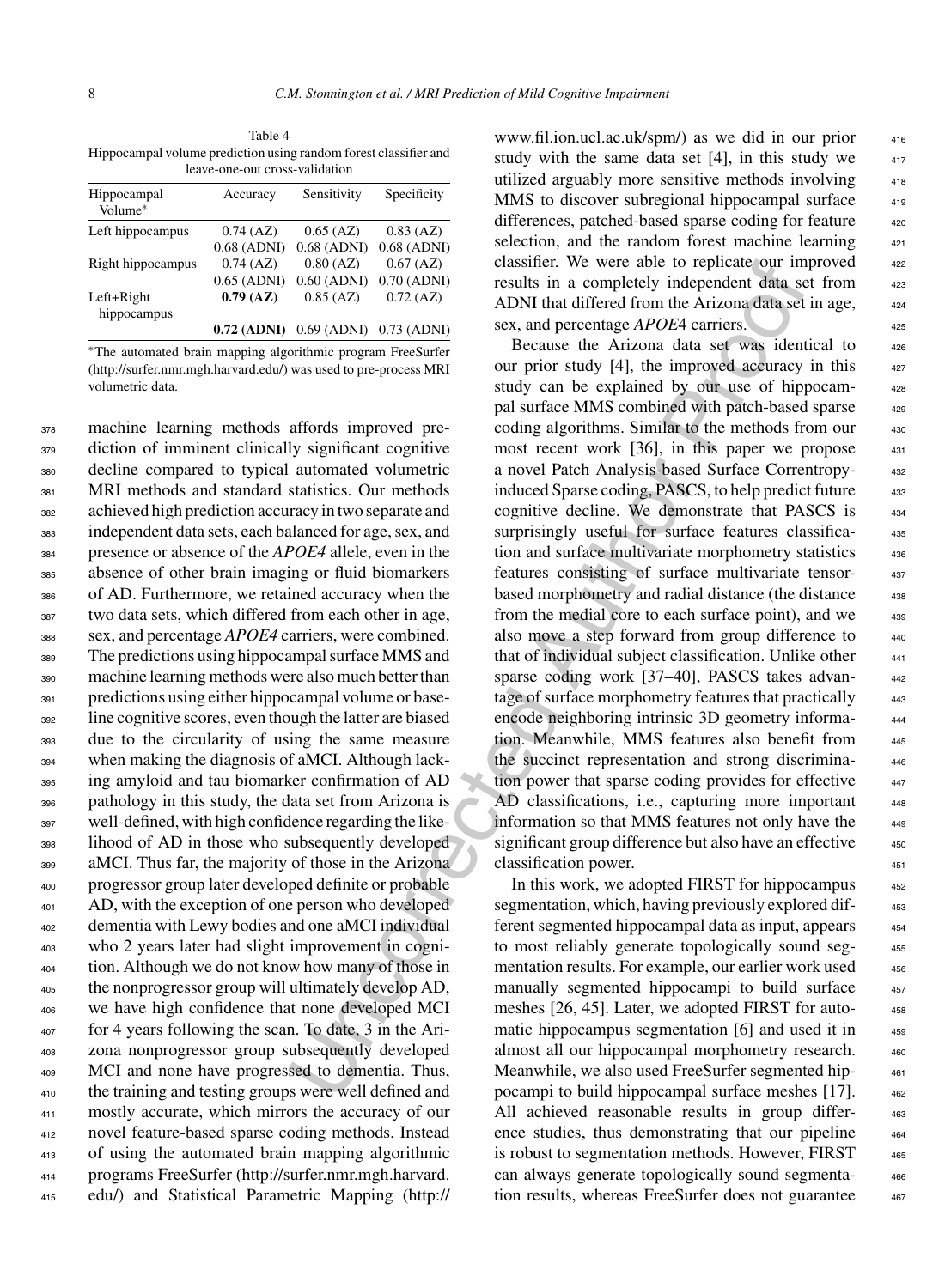Table 5 Classifications for 10 different patch selections

| Cohorts              | AZ.             | <b>ADNI</b>     | Combined        |
|----------------------|-----------------|-----------------|-----------------|
| Accuracy $\pm$ SD    | $0.89 \pm 0.02$ | $0.90 \pm 0.01$ | $0.90 \pm 0.02$ |
| Sensitivity $\pm$ SD | $0.85 \pm 0.04$ | $0.89 \pm 0.02$ | $0.90 \pm 0.04$ |
| Specificity $\pm$ SD | $0.93 \pm 0.06$ | $0.91 \pm 0.02$ | $0.90 \pm 0.04$ |
|                      |                 |                 |                 |

We repeated the experiments ten times with ten different patch selections on both sides of the hippocampal surface. The left and middle columns of the table indicate the classification results for the AZ cohort and ADNI cohort respectively with leave-one-out cross-validation. The last column shows the results for the combined cohorts with 5-fold cross-validation. SD, standard deviation.

 topologically correct results. Therefore, manual qual- ity control is necessary to incorporate FreeSurfer in our pipeline. Thus far, our related prediction/ classification work adopted FIRST segmented hip- pocampal surfaces in order to more efficiently work with relatively large-scaled datasets [10, 11]. Since the input of our MMLC is the surface features rather than the output from segmentation tools, it is reasonable for us to expect that our method is not sensitive to the hippocampus segmentation tools  $478$  used.

 To evaluate the influence of these random-select patches on the classification accuracy and the stabil- ity of our framework, we repeated the experiments ten times with ten different patch selection on both sides of the hippocampal surface. The mean and stan- dard deviation of the results are shown in Table 5. The results show our method is relatively stable with different patch selection and comparable to the best accuracy results reported in Tables 2 and 3. It is worth noting that the variance results were not purely caused by the patch selection, since other components in the pipeline, such as random forest and cross-validation parts, may also perturb the final results. For example, during the training of random forest, the classifier will randomly select a subset of features to build a deci- sion tree. Similarly, in the 5-fold cross-validation, the training data may be different. Considering the small dataset size in the current experiments, the minor vari- ance in our results demonstrates that the influence of random patch selection is in a reasonable range and does not appreciably affect the stability of the results. In future, we will further explore the random patch selection issue with larger imaging cohorts.

 Future directions will include integrating convolu- tional neural network (CNN) with our proposed ap- proach. CNN is considered one of the most successful deep models for identifying, classifying, and quanti- fying patterns in medical images [46, 47]. Based on promising results from our most recent work [48, 49], integrating CNN with the proposed approach could  $\frac{508}{208}$ further improve the PASS results. Specifically, we 509 applied CNN and an unsupervised learning method  $_{510}$ (multi-task stochastic coordinate coding) algorithm  $511$ to the ADNI dataset to predict future cognitive clinical measures with baseline hippocampal/ventricle 513 mTBM features and cortical thickness, achieving 514 accurate predictions of MMSE/ADAS-Cog scales 515 [48, 49]. However, there is a trade-off between computation efficiency and prediction performance. 517 Training a CNN model usually requires substan-<br>518 tial computational resources (multiple GPUs). Our 519 PASS-MP is a generative toolbox for brain image  $520$ analysis with fast running time and does not require  $521$ GPU for training. It can apply to different subcortical of brain images with relatively high performance.  $\frac{523}{2}$ We therefore will continue to explore the efficient <sub>524</sub> CNN based sparse coding method that could both 525 improve the prediction power and maintain a low-cost  $_{526}$ of computational resources and fast running time as  $527$ PASS-MP for better help with clinical diagnosis and 528 prognosis. 529

xample strings. The line in HBM teatures and octrical thickness, ach<br>
with lead to the interesting of the anti-form central reductions of MMSE/ADASCog<br>
pecturely with teace-one-out 148, 49). However, there is a trade-off Although there are many other sensitive biomark-<br><sub>530</sub> ers to detect the pathology associated with AD, this  $531$ method capitalizes on MRI scans, which is a clini-<br>  $532$ cal diagnostic capability that virtually all clinicians 533 have access to. Further testing is needed to verify the  $\frac{534}{2}$ results in larger data sets, but our method appears to  $\frac{535}{2}$ accurately predict whether an individual will progress  $536$ to the clinical stages of AD within the next 2 years.  $\frac{537}{2}$ Thus, this method has the potential to be developed 538 into a clinically useful tool. We currently have no 539 proven medication treatments for AD; however, welltested behavioral programs that provide lifestyle and  $541$ behavioral training to adapt to memory loss associ-<br><sub>542</sub> ated with MCI are available [50]. These behavioral 543 programs appear to be most effective when done prior  $544$ to significant memory decline  $[51]$ . If we had an  $_{545}$ accurate and inexpensive tool to predict likelihood of  $_{546}$ clinically significant decline, we could target those  $\frac{547}{2}$ individuals who would most benefit from a similar  $\frac{548}{2}$ intervention that is delivered preclinically.

Limitations of this study include relatively small  $_{550}$ numbers of progressors and nonprogressors in both  $_{551}$ cohorts and thus this method will need to be repli-<br>  $552$ cated in other, larger data sets. Importantly, we also  $\frac{553}{2}$ did not include other biomarkers such as amyloid or  $554$ tau to verify that progressors had MCI due to AD 555 or include other imaging, CSF, and emerging, less  $556$ expensive and more scalable blood-based biomark-  $557$ ers of amyloid, tau, and neurodegeneration  $[1-3]$ ,  $=$  558 and future applications of this technique should do  $\frac{559}{256}$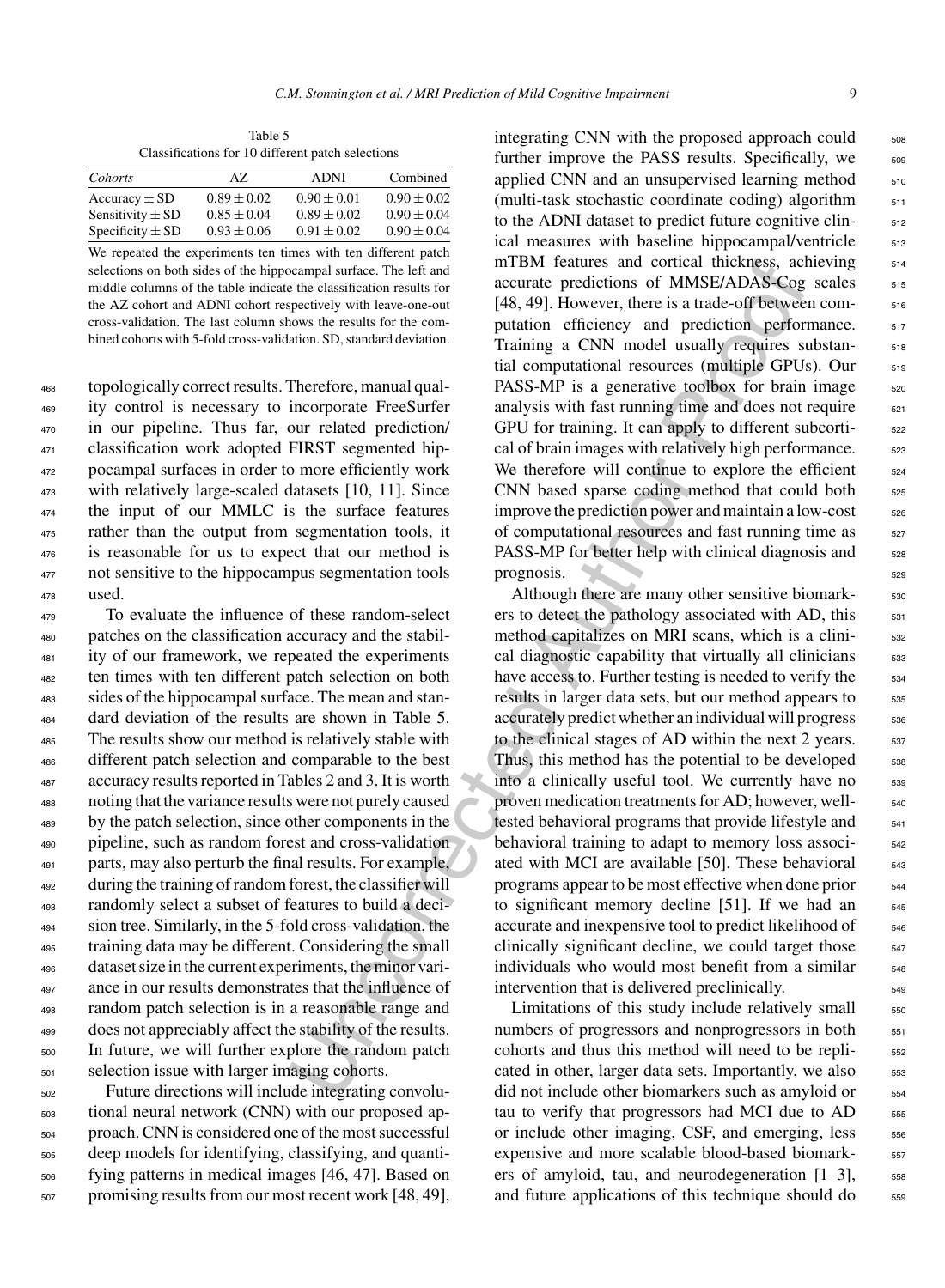so to ensure accurate training sets and generalizable results. However, we were interested in seeing the "added value" of this MRI based image analysis tech- nique as a complement to those emerging methods. We did not test brain regions other than hippocampus, but the purpose of this study was to evaluate the utility of prediction using hippocampal surface multivariate morphometry statistics combined with patch-based sparse coding algorithms. It was therefore convenient to compare these methods using the same data set that we had previously evaluated with standard auto- mated brain mapping algorithmic programs, binary logistic regression, and leave-one-out procedures. Also, our previous study did explore other imaging- based biomarkers and found that the hippocampus was the best predictor 2 years prior to clinically significant decline (including both FDG-PET and MRI biomarkers). Finally, because of the overlapping patch selection and max-pooling scheme, we gen- erally cannot visualize the selected features, which may decrease the interpretability of biomarkers and, in turn, translation to clinical applications. How- ever, we can always visualize statistically significant regions using group differences [6]. In addition, our recent work [52] better addresses this problem with the adoption of group lasso screening [53] to select the most significant features. It was not adopted in our current study because of its relatively small sample size. In the future, we will incorporate this approach into our current framework to improve its interpretability.

# <sup>591</sup> **ACKNOWLEDGMENTS**

 The authors thank Bruce Henslin and Kathryn DeMarco for their help with data management. This work was supported by NIH APOE4 grant, "Brain Imaging, APOE and the Preclinical Course of Alzheimer's Disease" (R01AG0311581); ADCC grant "Alzheimer's Disease Core Center" (P30AG 019610); and the State of Arizona. The content is solely the responsibility of the authors and does not necessarily represent the official views of the National Institutes of Health.

 Data collection and sharing for this project was funded by the Alzheimer's Disease Neuroimag- ing Initiative (ADNI) (National Institutes of Health Grant U01 AG024904) and DOD ADNI (Department of Defense award number W81XWH-12-2-0012). ADNI is funded by the National Institute on Aging, the National Institute of Biomedical Imaging and

and anti-mannel and the momentum in Februaring Company: Eurofinanting Revenues and the state more than the state of the energy is unique the state of the state of the state of the state of the state of the state of the sta Bioengineering, and through generous contributions 609 from the following: AbbVie, Alzheimer's Asso- 610 ciation; Alzheimer's Drug Discovery Foundation; 611 Araclon Biotech; BioClinica, Inc.; Biogen; Bristol- 612 Myers Squibb Company; CereSpir, Inc.; Cogstate; 613 Eisai Inc.; Elan Pharmaceuticals, Inc.; Eli Lilly and 614 Company; EuroImmun; F. Hoffmann-La Roche Ltd 615 and its affiliated company Genentech, Inc.; Fujirebio; GE Healthcare; IXICO Ltd.; Janssen Alzheimer 617 Immunotherapy Research & Development, LLC.; 618 Johnson & Johnson Pharmaceutical Research & 619 Development LLC.; Lumosity; Lundbeck; Merck 620 & Co., Inc.; Meso Scale Diagnostics, LLC.; Neu- 621 roRx Research; Neurotrack Technologies; Novartis 622 Pharmaceuticals Corporation; Pfizer Inc.; Piramal 623 Imaging; Servier; Takeda Pharmaceutical Company; <sup>624</sup> and Transition Therapeutics. The Canadian Institutes 625 of Health Research is providing funds to support 626 ADNI clinical sites in Canada. Private sector contributions are facilitated by the Foundation for the  $628$ National Institutes of Health [\(http://www.fnih.org](http://www.fnih.org)). 629 The grantee organization is the Northern Califor- 630 nia Institute for Research and Education, and the 631 study is coordinated by the Alzheimer's Therapeutic 632 Research Institute at the University of Southern Cali- 633 fornia. ADNI data are disseminated by the Laboratory <sup>634</sup> for Neuro Imaging at the University of Southern 635 California. 636

Authors' disclosures available online [\(https://](https://www.j-alz.com/manuscript-disclosures/20-0821r2) 637 www.j-alz.com/manuscript-disclosures/20-0821r2). 638

# **REFERENCES**

- [1] Bateman RJ, Blennow K, Doody R, Hendrix S, Lovestone 640 S, Salloway S, Schindler R, Weiner M, Zetterberg H, Aisen 641 P, Vellas B (2019) Plasma piomarkers of AD emerging as 642 essential tools for drug development: An EU/US CTAD 643 Task Force Report. *J Prev Alzheimers Dis* **6**, 169-173. <sup>644</sup>
- [2] Janelidze S, Mattsson N, Palmqvist S, Smith R, Beach 645 TG, Serrano GE, Chai X, Proctor NK, Eichenlaub U, <sup>646</sup> Zetterberg H, Blennow K, Reiman EM, Stomrud E, Dage 647 JL, Hansson O (2020) Plasma P-tau181 in Alzheimer's 648 disease: Relationship to other biomarkers, differential diag-<br>649 nosis, neuropathology and longitudinal progression to 650 Alzheimer's dementia. *Nat Med* **26**, 379-386. <sup>651</sup>
- [3] Palmqvist S, Insel PS, Stomrud E, Janelidze S, Zetterberg H, 652 Brix B, Eichenlaub U, Dage JL, Chai X, Blennow K, Matts- <sup>653</sup> son N, Hansson O (2019) Cerebrospinal fluid and plasma 654 biomarker trajectories with increasing amyloid deposition 655 in Alzheimer's disease. *EMBO Mol Med* **11**, e11170. <sup>656</sup>
- [4] Stonnington CM, Chen Y, Savage CR, Lee W, Bauer Iii 657 RJ, Sharieff S, Thiyyagura P, Alexander GE, Caselli RJ, 658 Locke DEC, Reiman EM, Chen K (2018) Predicting immi-<br>659 nent progression to clinically significant memory decline 660 using volumetric MRI and FDG PET. *J Alzheimers Dis* 63, 661 603-615. <sup>662</sup>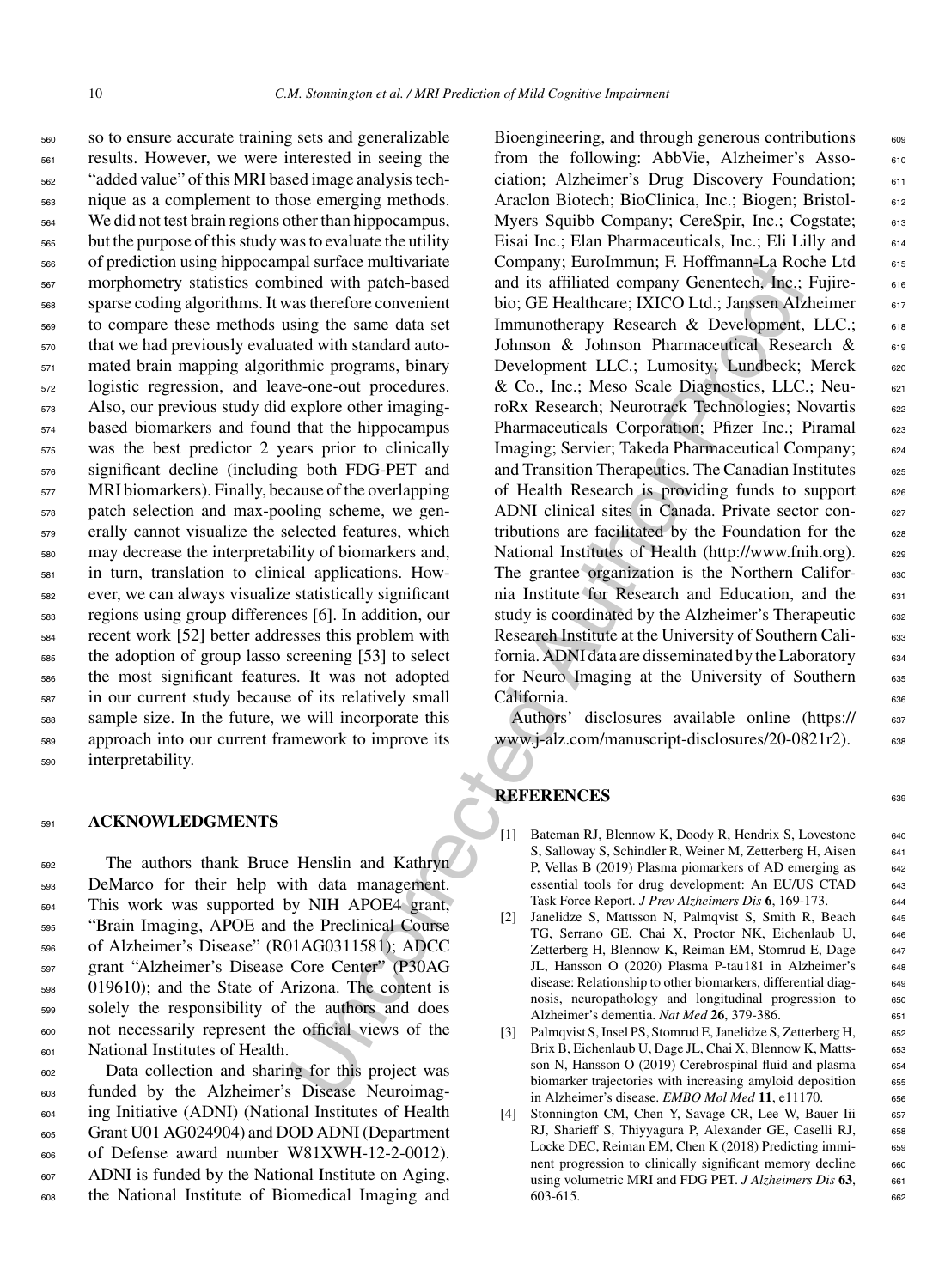- <sup>663</sup> [5] Li S, Yuan X, Pu F, Li D, Fan Y, Wu L, Chao W, Chen N, <sup>664</sup> He Y, Han Y (2014) Abnormal changes of multidimensional <sup>665</sup> surface features using multivariate pattern classification in <sup>666</sup> amnestic mild cognitive impairment patients. *J Neurosci* **34**, <sup>667</sup> 10541-10553.
- <sup>668</sup> [6] Shi J, Thompson PM, Gutman B, Wang Y, Alzheimer's <sup>669</sup> Disease Neuroimaging Initiative (2013) Surface fluid reg-<sup>670</sup> istration of conformal representation: Application to detect <sup>671</sup> disease burden and genetic influence on hippocampus. *Neu-*<sup>672</sup> *roimage* **78**, 111-134.
- <sup>673</sup> [7] Wang Y, Song Y, Rajagopalan P, An T, Liu K, Chou <sup>674</sup> YY, Gutman B, Toga AW, Thompson PM (2011) Surface-<sup>675</sup> based TBM boosts power to detect disease effects on <sup>676</sup> the brain: An *N*=804 ADNI study. *Neuroimage* **56**, 1993- <sup>677</sup> 2010.
- <sup>678</sup> [8] Rathore S, Habes M, Iftikhar MA, Shacklett A, Davatzikos <sup>679</sup> C (2017) A review on neuroimaging-based classifica-<sup>680</sup> tion studies and associated feature extraction methods for <sup>681</sup> Alzheimer's disease and its prodromal stages. *Neuroimage* <sup>682</sup> **155**, 530-548.
- <sup>683</sup> [9] Zhang J, Li Q, Caselli RJ, Thompson PM, Ye J, Wang <sup>684</sup> Y (2017) Multi-source multi-target dictionary learning for <sup>685</sup> prediction of cognitive decline. *Inf Process Med Imaging* <sup>686</sup> **10265**, 184-197.
- <sup>687</sup> [10] Fu Y, Zhang J, Li Y, Shi J, Zou Y, Guo H, Li Y, Yao Z, <sup>688</sup> Wang Y, Hu B (2020) A novel pipeline leveraging surface-<sup>689</sup> based features of small subcortical structures to classify <sup>690</sup> individuals with autism spectrum disorder. *Prog Neuropsy-*<sup>691</sup> *chopharmacol Biol Psychiatry* **104**, 109989.
- <sup>692</sup> [11] Dong Q, Zhang W, Wu J, Li B, Schron EH, McMahon T, <sup>693</sup> Shi J, Gutman BA, Chen K, Baxter LC, Thompson PM, <sup>694</sup> Reiman EM, Caselli RJ, Wang Y (2019) Applying surface-<sup>695</sup> based hippocampal morphometry to study APOE-E4 allele <sup>696</sup> dose effects in cognitively unimpaired subjects.*Neuroimage* <sup>697</sup> *Clin* **22**, 101744.
- <sup>698</sup> [12] Caselli RJ, Dueck AC, Osborne D, Sabbagh MN, Connor <sup>699</sup> DJ, Ahern GL, Baxter LC, Rapcsak SZ, Shi J, Woodruff <sup>700</sup> BK, Locke DE, Snyder CH, Alexander GE, Rademakers R, <sup>701</sup> Reiman EM (2009) Longitudinal modeling of age-related <sup>702</sup> memory decline and the APOE epsilon4 effect. *N Engl J* <sup>703</sup> *Med* **361**, 255-263.
- <sup>704</sup> [13] Caselli RJ, Reiman EM, Osborne D, Hentz JG, Baxter LC, <sup>705</sup> Hernandez JL, Alexander GG (2004) Longitudinal changes <sup>706</sup> in cognition and behavior in asymptomatic carriers of the <sup>707</sup> APOE e4 allele. *Neurology* **62**, 1990-1995.
- <sup>708</sup> [14] Albert MS, DeKosky ST, Dickson D, Dubois B, Feldman <sup>709</sup> HH, Fox NC, Gamst A, Holtzman DM, Jagust WJ, Petersen <sup>710</sup> RC, Snyder PJ, Carrillo MC, Thies B, Phelps CH (2011) The <sup>711</sup> diagnosis of mild cognitive impairment due to Alzheimer's <sup>712</sup> disease: Recommendations from the National Institute on <sup>713</sup> Aging-Alzheimer's Association workgroups on diagnostic <sup>714</sup> guidelines for Alzheimer's disease. *Alzheimers Dement* **7**, <sup>715</sup> 270-279.
- <sup>716</sup> [15] McKhann GM, Knopman DS, Chertkow H, Hyman BT, <sup>717</sup> Jack CR, Jr., Kawas CH, Klunk WE, Koroshetz WJ, Manly <sup>718</sup> JJ, Mayeux R, Mohs RC, Morris JC, Rossor MN, Schel-<sup>719</sup> tens P, Carrillo MC, Thies B, Weintraub S, Phelps CH <sup>720</sup> (2011) The diagnosis of dementia due to Alzheimer's dis-<sup>721</sup> ease: Recommendations from the National Institute on <sup>722</sup> Aging-Alzheimer's Association workgroups on diagnostic <sup>723</sup> guidelines for Alzheimer's disease. *Alzheimers Dement* **7**, <sup>724</sup> 263-269.
- <sup>725</sup> [16] Patenaude B, Smith SM, Kennedy DN, Jenkinson M (2011) <sup>726</sup> A Bayesian model of shape and appearance for subcortical <sup>727</sup> brain segmentation. *Neuroimage* **56**, 907-922.
- [17] Joshi SH, Espinoza RT, Pirnia T, Shi J, Wang Y, Ayers B, <sup>728</sup> Leaver A, Woods RP, Narr KL (2016) Structural plasticity  $\qquad$  729 of the hippocampus and amygdala induced by electrocon- <sup>730</sup> vulsive therapy in major depression. *Biol Psychiatry* **79**, <sup>731</sup> 282-292. <sup>732</sup>
- [18] Han X, Xu CY, Prince JL (2003) A topology preserving 733 level set method for geometric deformable models. *IEEE* 734 *Trans Pattern Anal Mach Intell* **25**, 755-768.
- [19] Lorensen WE, Cline HE (1987) Marching cubes: A high 736 resolution 3D surface construction algorithm. *SIGGRAPH* <sup>737</sup> *Comput Graph* **21**, 163-169. <sup>738</sup>
- [20] Elad M, Milanfar P, Golub GH (2004) Shape from moments 739 - An estimation theory perspective. *IEEE Trans Signal Pro-* <sup>740</sup> *cess* **52**, 1814-1829. <sup>741</sup>
- [21] Zhang DS, Lu GJ (2004) Review of shape representation  $\frac{742}{242}$ and description techniques. *Pattern Recognit* **37**, 1-19. <sup>743</sup>
- [22] Bro-Nielsen M, Gramkow C (1996) *Visualization in* <sup>744</sup> *Biomedical Computing (VBC'96)* Springer. <sup>745</sup>
- [23] D'Agostino E, Maes F, Vandermeulen D, Suetens P (2003) <sup>746</sup> A viscous fluid model for multimodal non-rigid image reg- <sup>747</sup> istration using mutual information. *Med Image Anal* 7, 748 565-575. <sup>749</sup>
- [24] Aris R (1989) *Vectors, tensors, and the basic equations of* <sup>750</sup> *fluid mechanics*, Dover Publications, New York. 751
- [25] Stam J (2003) Flows on surfaces of arbitrary topology. *Pro-* <sup>752</sup> *ceedings of SIGGRAPH*, pp. 723-731. 753
- [26] Wang Y, Chan TF, Toga AW, Thompson PM (2009) Multi- <sup>754</sup> variate tensor-based brain anatomical surface morphometry 755 via holomorphic one-forms. *Med Image Comput Comput* <sup>756</sup> *Assist Interv* **12**, 337-344. <sup>757</sup>
- [27] Pizer SM, Fritsch DS, Yushkevich PA, Johnson VE, Chaney 758 EL (1999) Segmentation, registration, and measurement of  $\qquad$  759 shape variation via image object shape. *IEEE Trans Med* 760 *Imaging* **18**, 851-865. 761
- duence on hippocampus. Neu-<br>
Uncorrected Wincorrection and Surface constrained and Author T, An in K, Chon II, I, Chon II, I, Chon II, I, Chon II, I, Chon II, An internal and the Authorization of the activation being the [28] Thompson PM, Hayashi KM, De Zubicaray GI, Janke AL, 762 Rose SE, Semple J, Hong MS, Herman DH, Gravano D, 763 Doddrell DM, Toga AW (2004) Mapping hippocampal and  $\frac{764}{64}$ ventricular change in Alzheimer disease. *Neuroimage* 22, 765 1754-1766. 766
	- [29] Chung MK, Dalton KM, Davidson RL (2008) Tensor- <sup>767</sup> based cortical surface morphometry via weighted spherical  $\frac{768}{60}$ harmonic representation. *IEEE Trans Med Imaging* 27, 769 1143-1151. <sup>770</sup>
	- [30] Arsigny V, Fillard P, Pennec X, Ayache N (2006) Log- <sup>771</sup> Euclidean metrics for fast and simple calculus on diffusion  $\frac{772}{272}$ tensors. *Magn Reson Med* **56**, 411-421. <sup>773</sup>
	- [31] Mairal J, Bach F, Ponce J, Sapiro G (2010) Online learning 774 for matrix factorization and sparse coding. *J Mach Learn* 775 *Res* **11**, 19-60. <sup>776</sup>
	- [32] Vu TH, Monga V (2017) Fast low-rank shared dictionary 777 learning for image classification. IEEE Trans Image Process 778 **26**, 5160-5175. <sup>779</sup>
	- [33] Zhang J, Fan Y, Li Q, Thompson PM, Ye J, Wang Y (2017) 780 Empowering cortical thickness measures in clinical diag- <sup>781</sup> nosis of Alzheimer's disease with spherical sparse coding. 782 *Proc IEEE Int Symp Biomed Imaging* 2017, 446-450. 783
	- [34] Zhang J, Shi J, Stonnington C, Li Q, Gutman BA, Chen 784 K, Reiman EM, Caselli RJ, Thompson PM, Ye J, Wang 785 Y (2016) Hyperbolic space sparse coding with its applica-<br>
	<sup>786</sup> tion on prediction of Alzheimer's disease in mild cognitive 787 impairment. *Med Image Comput Comput Assist Interv* **9900**, <sup>788</sup> 326-334. <sup>789</sup>
	- [35] Zhang J, Stonnington C, Li Q, Shi J, Bauer RJ, 3rd, Gutman BA, Chen K, Reiman EM, Thompson PM, Ye J, Wang 791 Y (2016) Applying sparse coding to surface multivariate  $\frac{792}{2}$